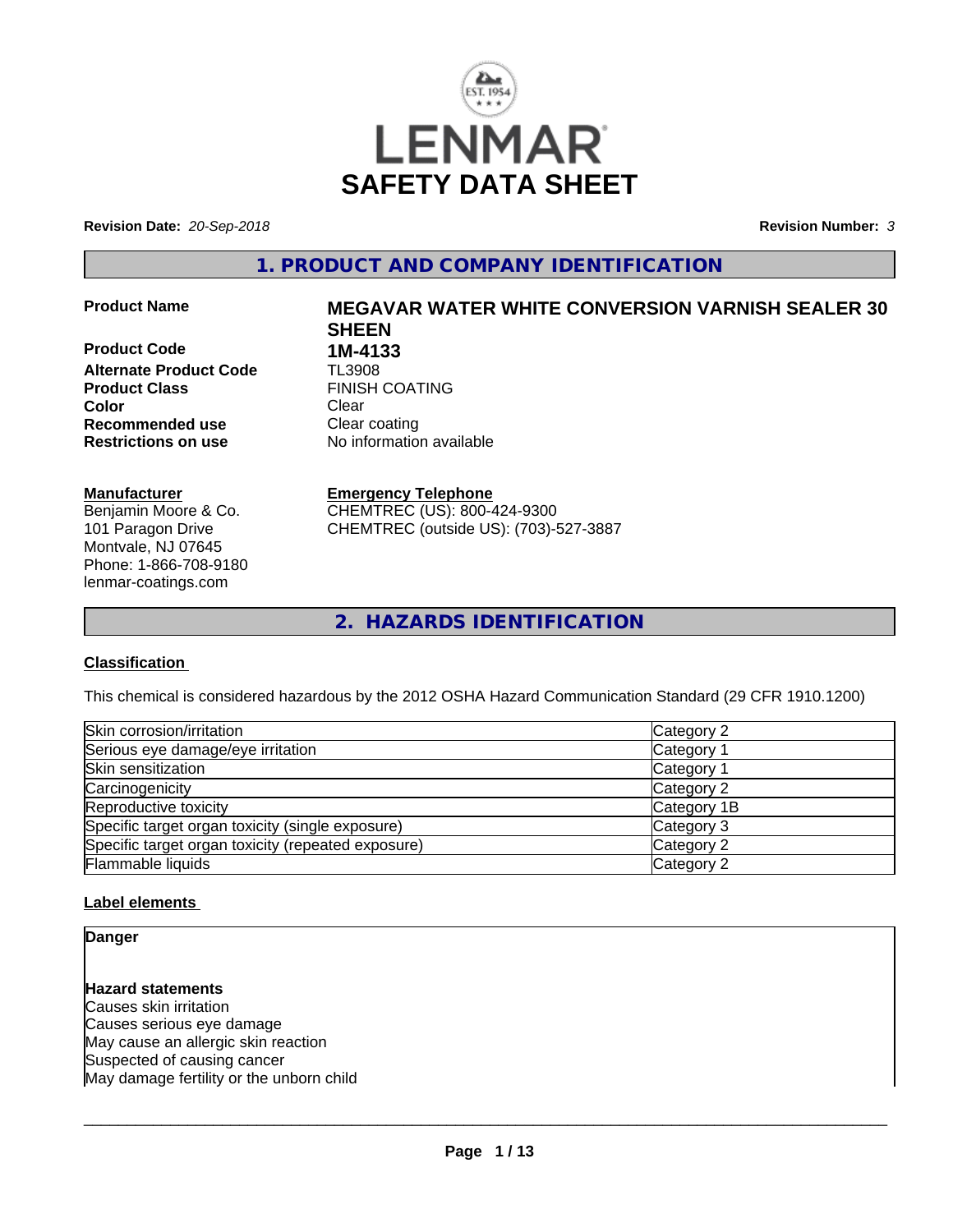

## **Precautionary Statements - Prevention**

Obtain special instructions before use Do not handle until all safety precautions have been read and understood Use personal protective equipment as required Wash face, hands and any exposed skin thoroughly after handling Contaminated work clothing should not be allowed out of the workplace Wear protective gloves Do not breathe dust/fume/gas/mist/vapors/spray Use only outdoors or in a well-ventilated area Keep away from heat, hot surfaces, sparks, open flames and other ignition sources. No smoking Keep container tightly closed Ground/bond container and receiving equipment Use explosion-proof electrical/ventilating/lighting/equipment Use only non-sparking tools Take precautionary measures against static discharge Keep cool **Precautionary Statements - Response** IF exposed or concerned: Get medical advice/attention **Eyes**

IF IN EYES: Rinse cautiously with water for several minutes. Remove contact lenses, if present and easy to do. Continue rinsing

Immediately call a POISON CENTER or doctor/physician

## **Skin**

If skin irritation or rash occurs: Get medical advice/attention

IF ON SKIN (or hair): Remove/Take off immediately all contaminated clothing. Rinse skin with water/shower Wash contaminated clothing before reuse

## **Inhalation**

IF INHALED: Remove victim to fresh air and keep atrest in a position comfortable for breathing **Fire**

In case of fire: Use CO2, dry chemical, or foam for extinction

## **Precautionary Statements - Storage**

Store locked up Store in a well-ventilated place. Keep container tightly closed

## **Precautionary Statements - Disposal**

Dispose of contents/container to an approved waste disposal plant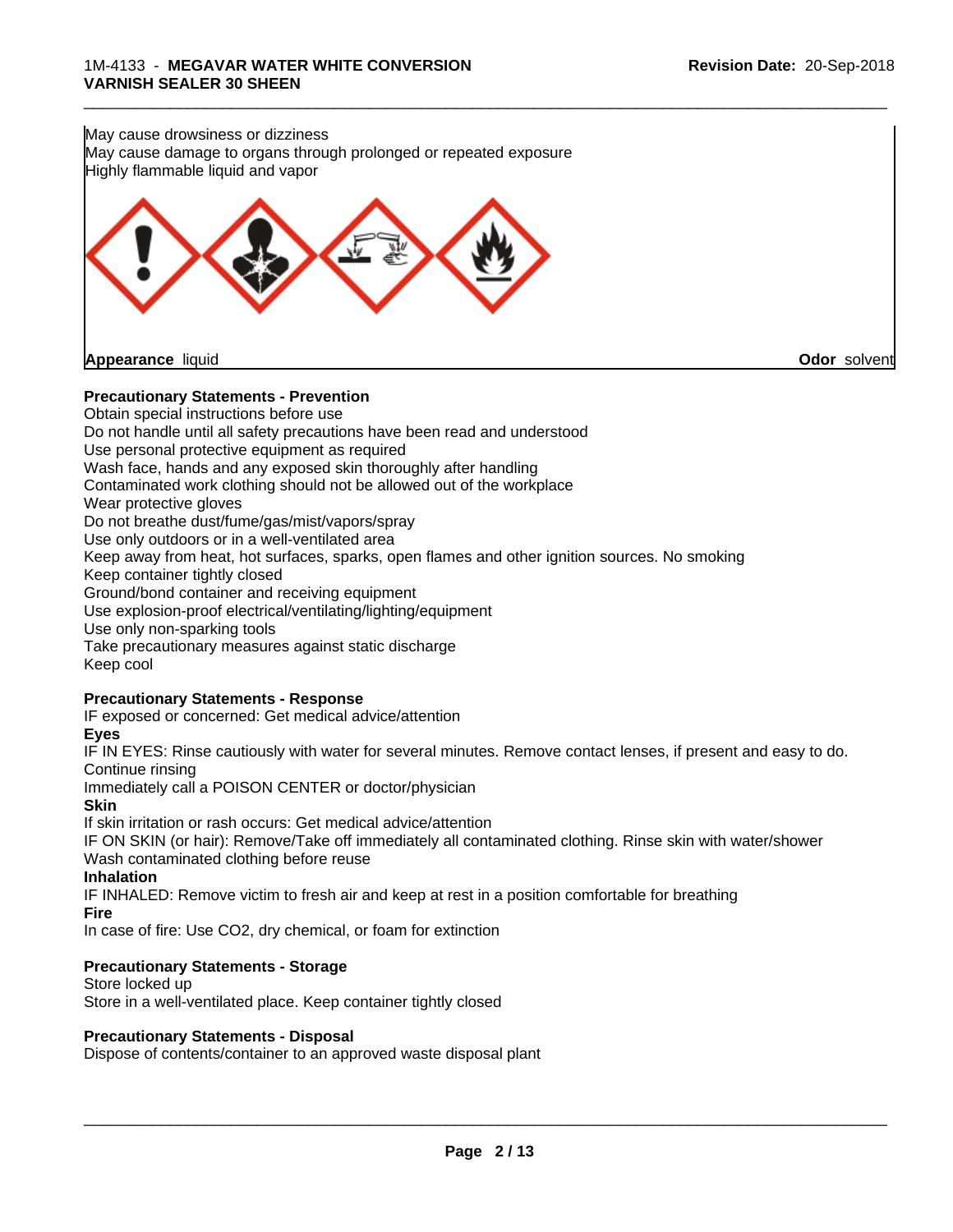#### **Hazards not otherwise classified (HNOC)**

Not applicable

## **Other information**

No information available

## **Other hazards**

 **IMPORTANT:** Designed to be mixed with other components. Mixture will have hazards of all components. Before opening packages, read all warning labels. Follow all precautions.

## **3. COMPOSITION INFORMATION ON COMPONENTS**

\_\_\_\_\_\_\_\_\_\_\_\_\_\_\_\_\_\_\_\_\_\_\_\_\_\_\_\_\_\_\_\_\_\_\_\_\_\_\_\_\_\_\_\_\_\_\_\_\_\_\_\_\_\_\_\_\_\_\_\_\_\_\_\_\_\_\_\_\_\_\_\_\_\_\_\_\_\_\_\_\_\_\_\_\_\_\_\_\_\_\_\_\_

| <b>Chemical name</b>         | CAS No.     | Weight-%        |
|------------------------------|-------------|-----------------|
| n-Butyl acetate              | 123-86-4    | 30              |
| Isobutyl alcohol             | 78-83-1     | 10 <sup>°</sup> |
| Ethanol                      | 64-17-5     | 10              |
| VM&P naphtha                 | 64742-89-8  | 5               |
| Toluene                      | 108-88-3    | 5               |
| Isopropyl alcohol            | 67-63-0     | 5               |
| Silicon dioxide, wax coated  | 112926-00-8 | 5               |
| 2-Butoxyethanol              | 111-76-2    | 5               |
| cellulose, nitrate           | 9004-70-0   | 5               |
| Methyl ethyl ketoxime        | 96-29-7     | 0.5             |
| Octane                       | 111-65-9    | 0.5             |
| Heptane                      | 142-82-5    | 0.5             |
| 2-Methoxy-1-propanol acetate | 70657-70-4  | 0.5             |

## **4. FIRST AID MEASURES**

## **Description of first aid measures**

| <b>General Advice</b>             | If symptoms persist, call a physician. Show this safety data sheet to the doctor in<br>attendance.                                                                                                                                  |
|-----------------------------------|-------------------------------------------------------------------------------------------------------------------------------------------------------------------------------------------------------------------------------------|
| <b>Eye Contact</b>                | Immediate medical attention is required. Immediately flush with plenty of water.<br>After initial flushing, remove any contact lenses and continue flushing for at least<br>15 minutes.                                             |
| <b>Skin Contact</b>               | Wash off immediately with soap and plenty of water while removing all<br>contaminated clothes and shoes. If skin irritation persists, call a physician. Wash<br>clothing before reuse. Destroy contaminated articles such as shoes. |
| <b>Inhalation</b>                 | Move to fresh air. If symptoms persist, call a physician.<br>If not breathing, give artificial respiration. Call a physician immediately.                                                                                           |
| Ingestion                         | Clean mouth with water and afterwards drink plenty of water. Do not induce<br>vomiting without medical advice. Never give anything by mouth to an unconscious<br>person. Consult a physician.                                       |
| <b>Protection Of First-Aiders</b> | Use personal protective equipment.                                                                                                                                                                                                  |
| <b>Most Important</b>             | May cause allergic skin reaction.                                                                                                                                                                                                   |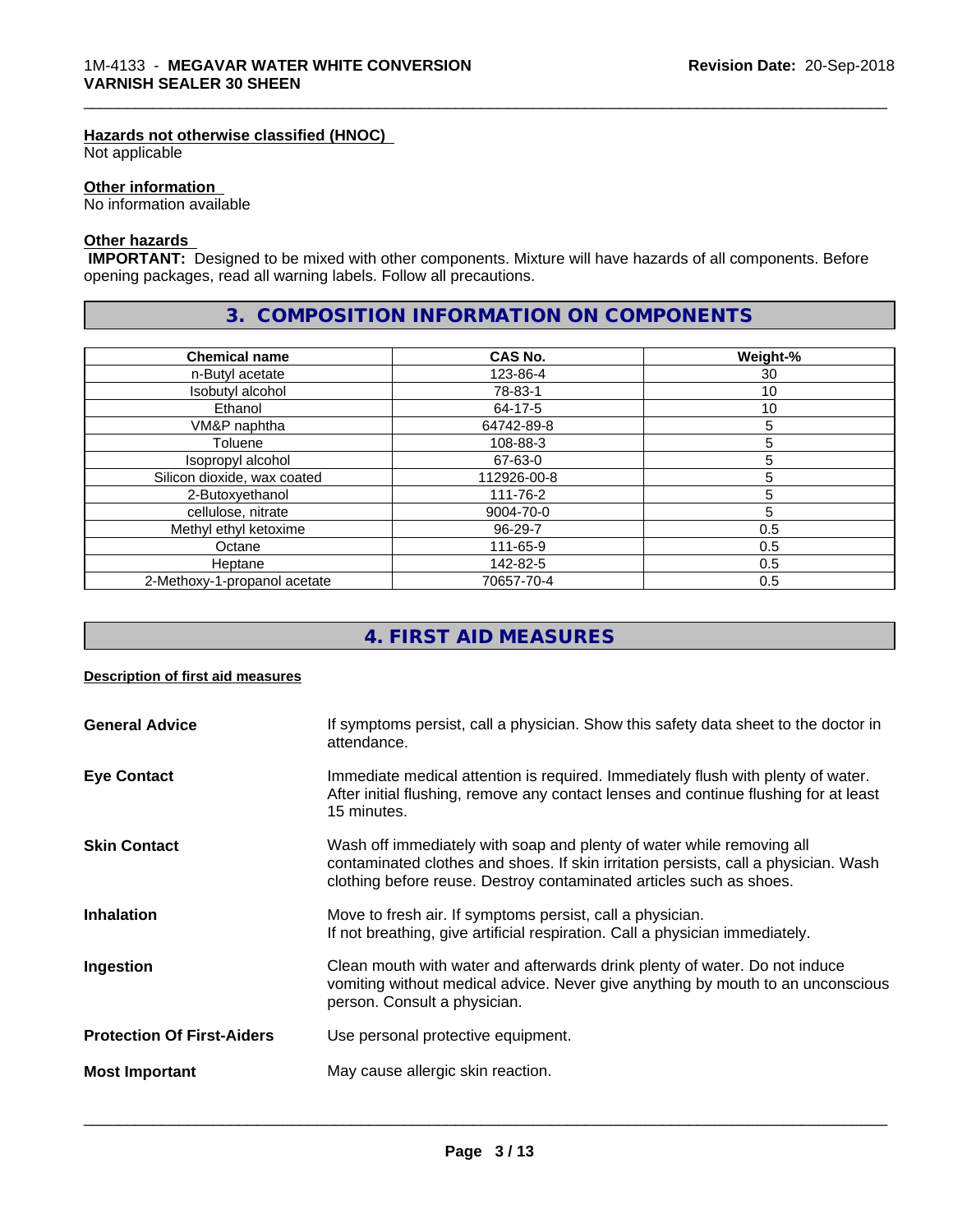| <b>Symptoms/Effects</b>                                                                                               |                        |                                       |                                                                                                                                                                                                                                                                                     |  |
|-----------------------------------------------------------------------------------------------------------------------|------------------------|---------------------------------------|-------------------------------------------------------------------------------------------------------------------------------------------------------------------------------------------------------------------------------------------------------------------------------------|--|
| <b>Notes To Physician</b>                                                                                             | Treat symptomatically. |                                       |                                                                                                                                                                                                                                                                                     |  |
|                                                                                                                       |                        | 5. FIRE-FIGHTING MEASURES             |                                                                                                                                                                                                                                                                                     |  |
| <b>Flammable Properties</b>                                                                                           |                        |                                       | Vapors may travel considerable distance to a source of<br>ignition and flash back. Vapors may cause flash fire.                                                                                                                                                                     |  |
| <b>Suitable Extinguishing Media</b>                                                                                   |                        | surrounding environment.              | Foam, dry powder or water. Use extinguishing measures<br>that are appropriate to local circumstances and the                                                                                                                                                                        |  |
| <b>Protective Equipment And Precautions For</b><br><b>Firefighters</b>                                                |                        | and full protective gear.             | As in any fire, wear self-contained breathing apparatus<br>pressure-demand, MSHA/NIOSH (approved or equivalent)                                                                                                                                                                     |  |
| <b>Hazardous combustion products</b>                                                                                  |                        | which may be toxic and/or irritating. | Burning may result in carbon dioxide, carbon monoxide<br>and other combustion products of varying composition                                                                                                                                                                       |  |
| <b>Specific Hazards Arising From The Chemical</b>                                                                     |                        | vapors.                               | Flammable. Flash back possible over considerable<br>distance. Keep product and empty container away from<br>heat and sources of ignition. Closed containers may<br>rupture if exposed to fire or extreme heat. Thermal<br>decomposition can lead to release of irritating gases and |  |
| <b>Sensitivity To Mechanical Impact</b>                                                                               |                        | No                                    |                                                                                                                                                                                                                                                                                     |  |
| <b>Sensitivity To Static Discharge</b>                                                                                |                        | Yes                                   |                                                                                                                                                                                                                                                                                     |  |
| <b>Flash Point Data</b><br>Flash Point (°F)<br>Flash Point (°C)<br><b>Method</b><br><b>Flammability Limits In Air</b> |                        | 45.0<br>7.2<br><b>PMCC</b>            |                                                                                                                                                                                                                                                                                     |  |
| <b>Lower flammability limit:</b><br><b>Upper flammability limit:</b>                                                  |                        | Not available<br>Not available        |                                                                                                                                                                                                                                                                                     |  |
| <b>NFPA</b><br>Health: 2                                                                                              | Flammability: 3        | Instability: 1                        | <b>Special: Not Applicable</b>                                                                                                                                                                                                                                                      |  |
| <b>NFPA Legend</b><br>0 - Not Hazardous<br>1 - Slightly<br>2 - Moderate<br>3 - High                                   |                        |                                       |                                                                                                                                                                                                                                                                                     |  |

4 - Severe

*The ratings assigned are only suggested ratings, the contractor/employer has ultimate responsibilities for NFPA ratings where this system is used.*

*Additional information regarding the NFPA rating system is available from the National Fire Protection Agency (NFPA) at www.nfpa.org.*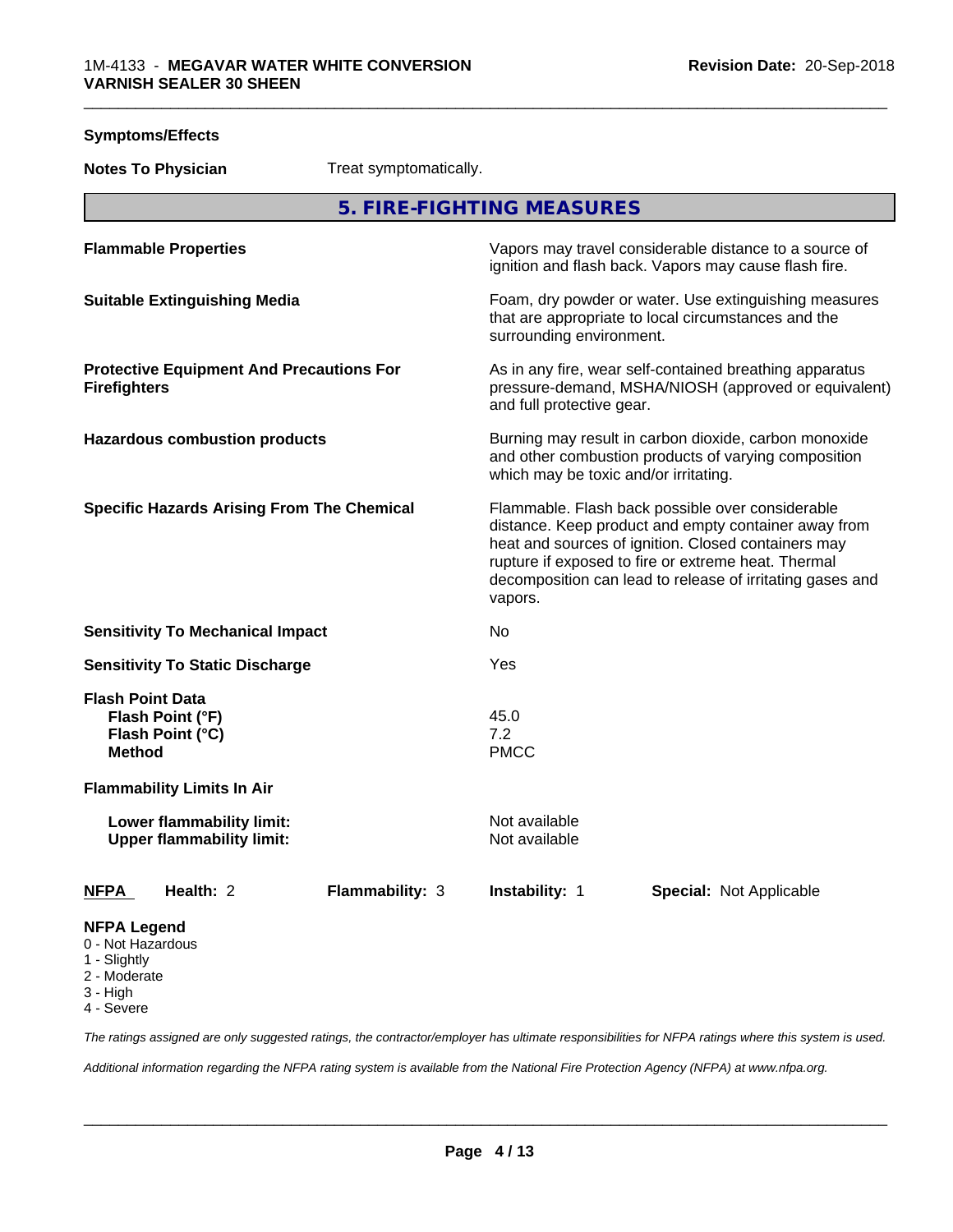## **6. ACCIDENTAL RELEASE MEASURES Personal Precautions** Remove all sources of ignition. Take precautions to prevent flashback. Ground and bond all containers and handling equipment. Take precautionary measures against static discharges. Ensure adequate ventilation. Avoid contact with skin, eyes and clothing. Use personal protective equipment. **Other Information** Prevent further leakage or spillage if safe to do so. Do not allow material to contaminate ground water system. Prevent product from entering drains. Do not flush into surface water or sanitary sewer system. Local authorities should be advised if significant spillages cannot be contained. **Environmental precautions** See Section 12 for additional Ecological Information. **Methods for Cleaning Up** Dam up. Soak up with inert absorbent material. Use a non-sparking or explosion proof means to transfer material to a sealed, appropriate container for disposal. Clean contaminated surface thoroughly.**7. HANDLING AND STORAGE** Handling **Avoid contact with skin, eyes and clothing. Wear personal protective equipment.** Do not breathe vapors or spray mist. Use only in ventilated areas. Prevent vapor build-up by providing adequate ventilation during and after use. Take precautionary measures against static discharges. To avoid ignition of vapors by static electricity discharge, all metal parts of the equipment must be grounded. Keep away from heat, sparks and flame. Do not smoke. Extinguish all flames and pilot lights, and turn off stoves, heaters, electric motors and other sources of ignition during use and until all vapors are gone. Ignition and/or flash back may occur. **Storage** Keep containers tightly closed in a dry, cool and well-ventilated place. Keep away from heat. Keep away from open flames, hot surfaces and sources of ignition. Keep in properly labeled containers. Keep out of the reach of children. **Incompatible Materials** Incompatible with strong acids and bases and strong oxidizing agents. **Technical measures/Precautions**Ensure adequate ventilation. Use only where airflow will keep vapors from building up in or near the work area in adjoining rooms. Comply with all national, state, and local codes pertaining to the storage, handling, dispensing and disposal of flammable liquids. Dissipate static electricity during transfer by grounding and bonding containers and equipment before transferring material. All equipment should be non-sparking and explosion proof. Use explosion proof electrical equipment for ventilation, lighting and material handling.

\_\_\_\_\_\_\_\_\_\_\_\_\_\_\_\_\_\_\_\_\_\_\_\_\_\_\_\_\_\_\_\_\_\_\_\_\_\_\_\_\_\_\_\_\_\_\_\_\_\_\_\_\_\_\_\_\_\_\_\_\_\_\_\_\_\_\_\_\_\_\_\_\_\_\_\_\_\_\_\_\_\_\_\_\_\_\_\_\_\_\_\_\_

## **8. EXPOSURE CONTROLS/PERSONAL PROTECTION**

## **Exposure Limits**

| ACGIH T<br><b>NUA DEL</b><br>.<br>Chemic.<br>:al name<br>- 11<br>:11116.41<br>-- |
|----------------------------------------------------------------------------------|
|----------------------------------------------------------------------------------|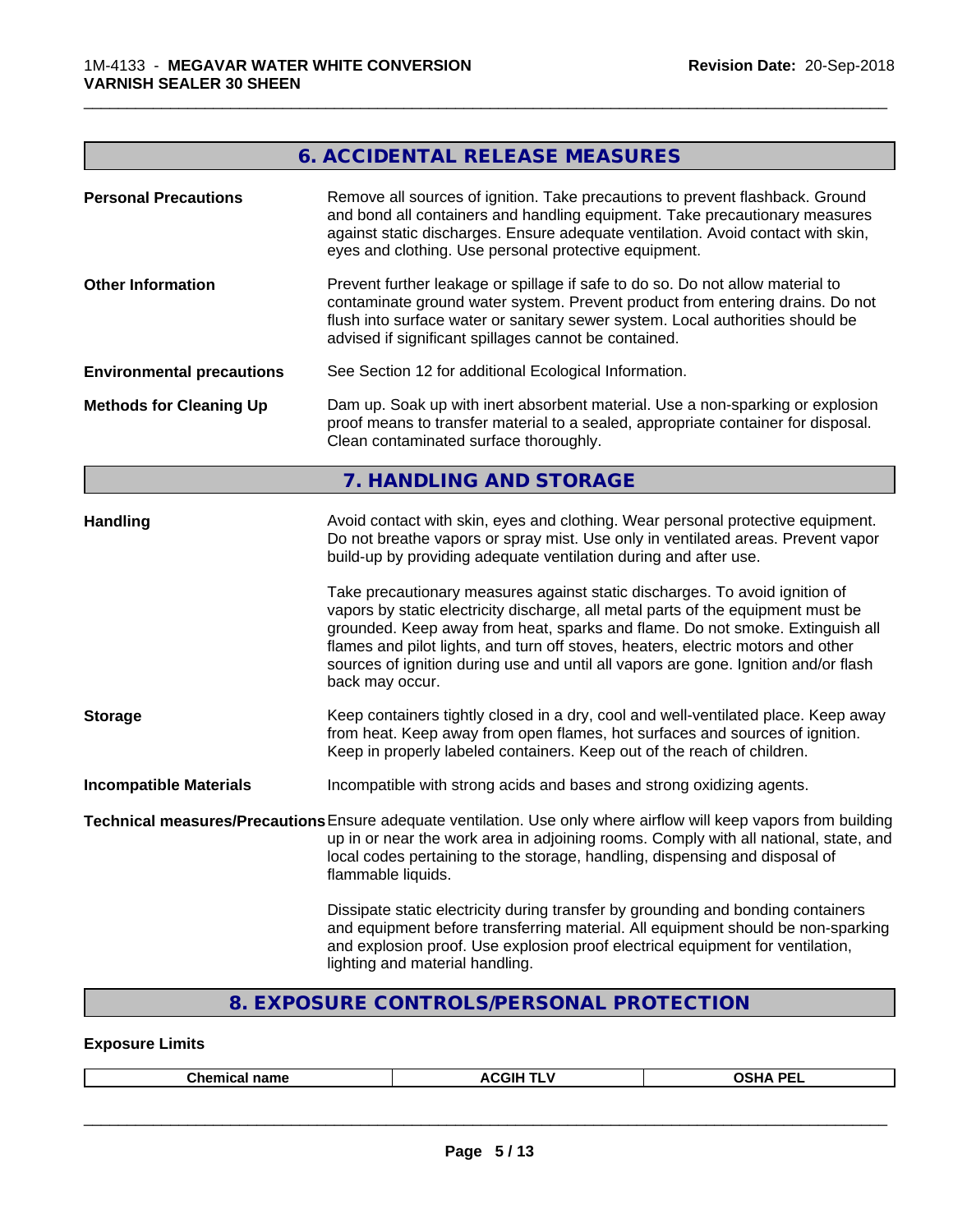| n-Butyl acetate             | 150 ppm - TWA   | 150 ppm - TWA                     |
|-----------------------------|-----------------|-----------------------------------|
|                             | 200 ppm - STEL  | 710 mg/m <sup>3</sup> - TWA       |
| Isobutyl alcohol            | 50 ppm - TWA    | 100 ppm - TWA                     |
|                             |                 | $300 \text{ mg/m}^3$ - TWA        |
| Ethanol                     | 1000 ppm - STEL | 1000 ppm - TWA                    |
|                             |                 | 1900 mg/m <sup>3</sup> - TWA      |
| Toluene                     | 20 ppm - TWA    | 200 ppm - TWA                     |
|                             |                 | 300 ppm - Ceiling                 |
| Isopropyl alcohol           | 200 ppm - TWA   | 400 ppm - TWA                     |
|                             | 400 ppm - STEL  | 980 mg/m <sup>3</sup> - TWA       |
| Silicon dioxide, wax coated | N/E             | 20 mppcf - TWA                    |
|                             |                 |                                   |
| 2-Butoxyethanol             | 20 ppm - TWA    | 50 ppm - TWA                      |
|                             |                 | 240 mg/m $3$ - TWA                |
|                             |                 | prevent or reduce skin absorption |
| Octane                      | 300 ppm - TWA   | 500 ppm - TWA                     |
|                             |                 | 2350 mg/m <sup>3</sup> - TWA      |
| Heptane                     | 400 ppm - TWA   | 500 ppm - TWA                     |
|                             | 500 ppm - STEL  | 2000 mg/m <sup>3</sup> - TWA      |

\_\_\_\_\_\_\_\_\_\_\_\_\_\_\_\_\_\_\_\_\_\_\_\_\_\_\_\_\_\_\_\_\_\_\_\_\_\_\_\_\_\_\_\_\_\_\_\_\_\_\_\_\_\_\_\_\_\_\_\_\_\_\_\_\_\_\_\_\_\_\_\_\_\_\_\_\_\_\_\_\_\_\_\_\_\_\_\_\_\_\_\_\_

## **Legend**

ACGIH - American Conference of Governmental Industrial Hygienists Exposure Limits OSHA - Occupational Safety & Health Administration Exposure Limits N/E - Not Established

| <b>Appropriate engineering</b><br>controls |                                                                                                                                                                                                                                                                                                                                                                     |
|--------------------------------------------|---------------------------------------------------------------------------------------------------------------------------------------------------------------------------------------------------------------------------------------------------------------------------------------------------------------------------------------------------------------------|
| <b>Engineering Measures</b>                | Ensure adequate ventilation, especially in confined areas.                                                                                                                                                                                                                                                                                                          |
| <b>Personal Protective Equipment</b>       |                                                                                                                                                                                                                                                                                                                                                                     |
| <b>Eye/Face Protection</b>                 | Safety glasses with side-shields. If splashes are likely to occur, wear Tightly<br>fitting safety goggles.                                                                                                                                                                                                                                                          |
| <b>Skin Protection</b>                     | Long sleeved clothing. Protective gloves.                                                                                                                                                                                                                                                                                                                           |
| <b>Respiratory Protection</b>              | Use only with adequate ventilation. In operations where exposure limits are<br>exceeded, use a NIOSH approved respirator that has been selected by a<br>technically qualified person for the specific work conditions. When spraying the<br>product or applying in confined areas, wear a NIOSH approved respirator<br>specified for paint spray or organic vapors. |
| <b>Hygiene Measures</b>                    | Avoid contact with skin, eyes and clothing. Remove and wash contaminated<br>clothing before re-use. Wash thoroughly after handling.                                                                                                                                                                                                                                 |

## **9. PHYSICAL AND CHEMICAL PROPERTIES**

**Appearance liquid and a liquid contract of the set of the set of the set of the set of the set of the set of t<br>
<b>Appearance** solver **Odor** solvent **Density (Ibs/gal)** 7.7 - 8.1<br> **Specific Gravity** 3.1 **Specific Gravity** 

**Odor Threshold No information available No information available pH** No information available **Viscosity (cps)**<br> **Viscosity (cps)**<br> **Solubility(ies)**<br> **No** information available **Solubility(ies)** No information available **Water solubility Water solubility Water solubility Water solubility No information available Evaporation Rate No information available No information available**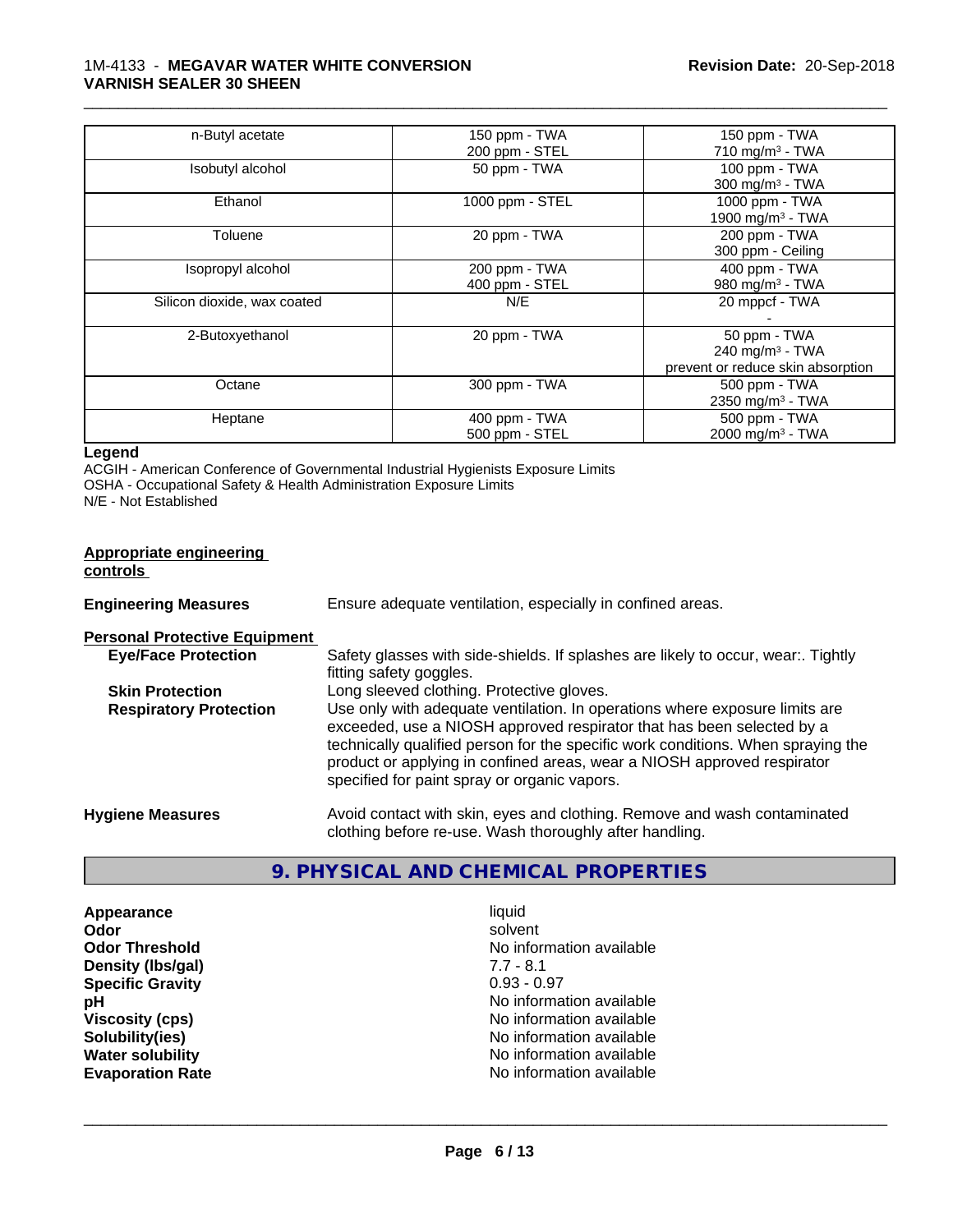**Vapor pressure @20 °C (kPa)**<br> **Vapor density**<br> **Vapor density**<br> **Vapor density Wt. % Solids** 35 - 45<br> **Vol. % Solids** 25 - 35 **Vol. % Solids Wt. % Volatiles** 55 - 65 **Vol. % Volatiles** 65 - 75 **VOC Regulatory Limit (g/L)** < 680 **Boiling Point (°F)** 167.0 **Boiling Point (°C)** 75.0 **Freezing Point (°F)** No information available **Freezing Point (°C)** No information available **Flash Point (°F)** 45.0 **Flash Point (°C)** 7.2<br> **Method** PMCC **Method** PMCC **Flammability (solid, gas)** Not applicable **Upper flammability limit:**<br> **Lower flammability limit:** No information available **Lower flammability limit: Autoignition Temperature (°F)** No information available **Autoignition Temperature (°C)**<br> **Decomposition Temperature (°F)** No information available **Decomposition Temperature (°F) Decomposition Temperature (°C)** No information available **Partition coefficient Contract Community No information available** 

**No information available**<br>35 - 45

\_\_\_\_\_\_\_\_\_\_\_\_\_\_\_\_\_\_\_\_\_\_\_\_\_\_\_\_\_\_\_\_\_\_\_\_\_\_\_\_\_\_\_\_\_\_\_\_\_\_\_\_\_\_\_\_\_\_\_\_\_\_\_\_\_\_\_\_\_\_\_\_\_\_\_\_\_\_\_\_\_\_\_\_\_\_\_\_\_\_\_\_\_

## **10. STABILITY AND REACTIVITY**

| <b>Reactivity</b>                       | No data available                                                                                                         |
|-----------------------------------------|---------------------------------------------------------------------------------------------------------------------------|
| <b>Chemical Stability</b>               | Stable under normal conditions. Hazardous polymerisation<br>does not occur.                                               |
| <b>Conditions to avoid</b>              | Keep away from open flames, hot surfaces, static<br>electricity and sources of ignition. Sparks. Elevated<br>temperature. |
| <b>Incompatible Materials</b>           | Incompatible with strong acids and bases and strong<br>oxidizing agents.                                                  |
| <b>Hazardous Decomposition Products</b> | Thermal decomposition can lead to release of irritating<br>gases and vapors.                                              |
| Possibility of hazardous reactions      | None under normal conditions of use.                                                                                      |

## **11. TOXICOLOGICAL INFORMATION**

## **Product Information**

## **Information on likely routes of exposure**

**Principal Routes of Exposure** Eye contact, skin contact and inhalation.

## **Acute Toxicity**

**Product Information** Repeated or prolonged exposure to organic solvents may lead to permanent brain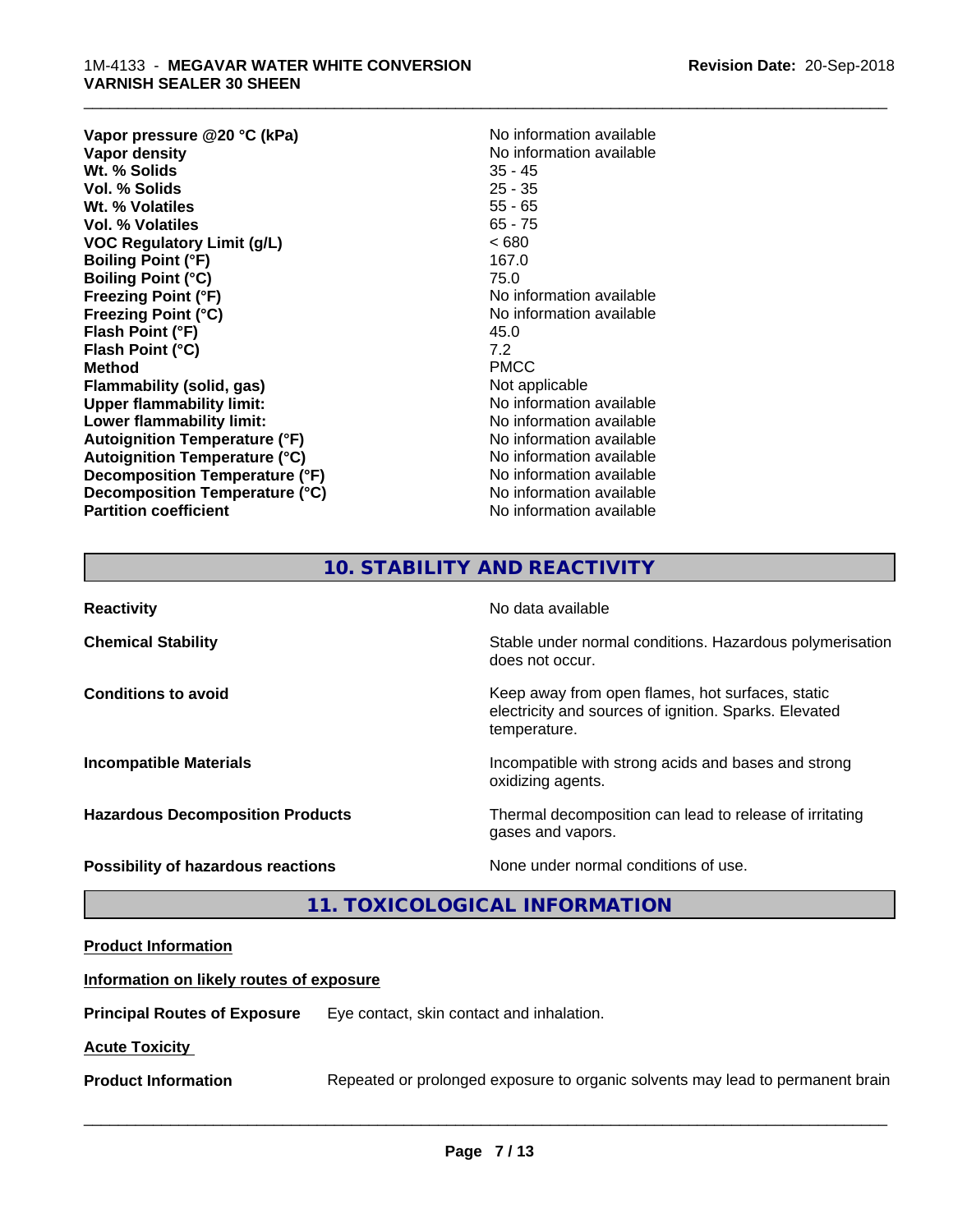and nervous system damage. Intentional misuse by deliberately concentrating and inhaling vapors may be harmful or fatal.

\_\_\_\_\_\_\_\_\_\_\_\_\_\_\_\_\_\_\_\_\_\_\_\_\_\_\_\_\_\_\_\_\_\_\_\_\_\_\_\_\_\_\_\_\_\_\_\_\_\_\_\_\_\_\_\_\_\_\_\_\_\_\_\_\_\_\_\_\_\_\_\_\_\_\_\_\_\_\_\_\_\_\_\_\_\_\_\_\_\_\_\_\_

|                                 | Symptoms related to the physical, chemical and toxicological characteristics                                                                                                                                                                                  |
|---------------------------------|---------------------------------------------------------------------------------------------------------------------------------------------------------------------------------------------------------------------------------------------------------------|
| <b>Symptoms</b>                 | No information available                                                                                                                                                                                                                                      |
|                                 | Delayed and immediate effects as well as chronic effects from short and long-term exposure                                                                                                                                                                    |
| Eye contact                     | Severely irritating to eyes. May cause burns. Risk of serious damage to eyes.                                                                                                                                                                                 |
| <b>Skin contact</b>             | May cause skin irritation and/or dermatitis. Prolonged skin contact may defat the<br>skin and produce dermatitis.                                                                                                                                             |
| Ingestion                       | Harmful if swallowed. Ingestion may cause irritation to mucous membranes. Small<br>amounts of this product aspirated into the respiratory system during ingestion or<br>vomiting may cause mild to severe pulmonary injury, possibly progressing to<br>death. |
| <b>Inhalation</b>               | Harmful by inhalation. High vapor / aerosol concentrations are irritating to the<br>eyes, nose, throat and lungs and may cause headaches, dizziness, drowsiness,<br>unconsciousness, and other central nervous system effects.                                |
| <b>Sensitization</b>            | May cause an allergic skin reaction                                                                                                                                                                                                                           |
| <b>Neurological Effects</b>     | No information available.                                                                                                                                                                                                                                     |
| <b>Mutagenic Effects</b>        | No information available.                                                                                                                                                                                                                                     |
| <b>Reproductive Effects</b>     | May damage fertility or the unborn child.                                                                                                                                                                                                                     |
| <b>Developmental Effects</b>    | No information available.                                                                                                                                                                                                                                     |
| <b>Target organ effects</b>     | No information available.                                                                                                                                                                                                                                     |
| <b>STOT - repeated exposure</b> | Causes damage to organs through prolonged or repeated exposure if inhaled.<br>May cause disorder and damage to the. Central nervous system.                                                                                                                   |
| <b>STOT - single exposure</b>   | May cause disorder and damage to the. Respiratory system. Central nervous<br>system.                                                                                                                                                                          |
| Other adverse effects           | No information available.                                                                                                                                                                                                                                     |
| <b>Aspiration Hazard</b>        | May be harmful if swallowed and enters airways. Small amounts of this product<br>aspirated into the respiratory system during ingestion or vomiting may cause mild<br>to severe pulmonary injury, possibly progressing to death.                              |

## **Numerical measures of toxicity**

**The following values are calculated based on chapter 3.1 of the GHS document**

| <b>ATEmix (oral)</b>                 | 7410 mg/kg  |
|--------------------------------------|-------------|
| <b>ATEmix (dermal)</b>               | 11366 mg/kg |
| <b>ATEmix (inhalation-dust/mist)</b> | 62.4 ma/L   |
| <b>ATEmix (inhalation-vapor)</b>     | 77 ma/L     |

## **Acute Toxicity Component Information**

n-Butyl acetate LD50 Oral: 10768 mg/kg (Rat) LD50 Dermal: > 17600 mg/kg (Rabbit) LC50 Inhalation (Vapor): ppm (Rat, 4 hr.) Sensitization non-sensitizing (guinea pig)<br>Isobutyl alcohol Isobutyl alcohol \_\_\_\_\_\_\_\_\_\_\_\_\_\_\_\_\_\_\_\_\_\_\_\_\_\_\_\_\_\_\_\_\_\_\_\_\_\_\_\_\_\_\_\_\_\_\_\_\_\_\_\_\_\_\_\_\_\_\_\_\_\_\_\_\_\_\_\_\_\_\_\_\_\_\_\_\_\_\_\_\_\_\_\_\_\_\_\_\_\_\_\_\_ LD50 Oral: 2460 mg/kg (Rat)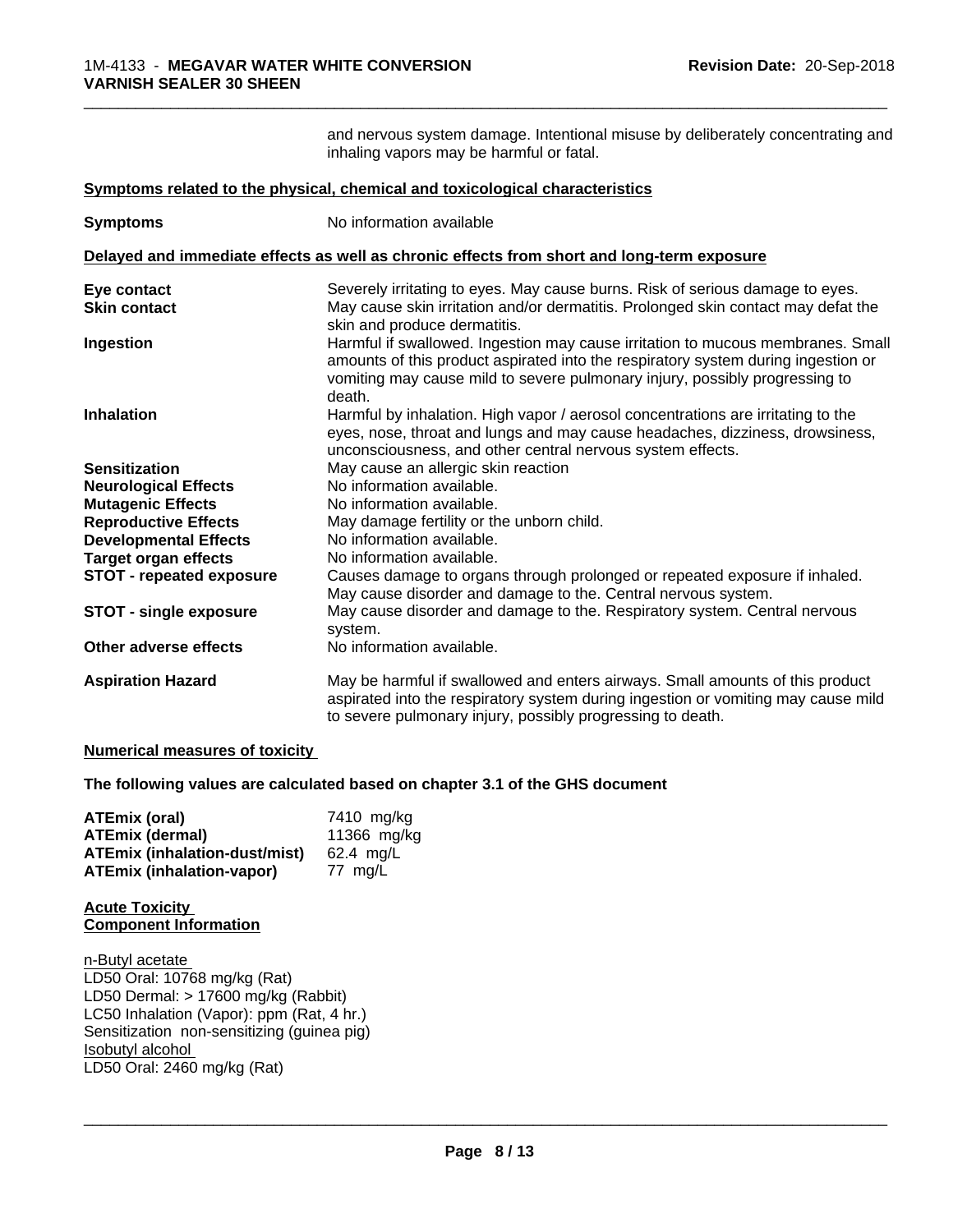LD50 Dermal: 3400 mg/kg (Rabbit) LC50 Inhalation (Vapor): 19200 mg/m<sup>3</sup> (Rat, 4 hr.) Ethanol LD50 Oral: mg/kg (Rat) LC50 Inhalation (Vapor): ppm (Rat, 10 hr.) Toluene LD50 Oral: 636 mg/kg (Rat) LD50 Dermal: 14100 µL/kg (Rabbit) LC50 Inhalation (Vapor): 49000 mg/m<sup>3</sup> (Rat, 4 hr.) Isopropyl alcohol LD50 Oral: mg/kg (Rat) LD50 Dermal: mg/kg (Rabbit) LC50 Inhalation (Vapor): ppm (Rat) Silicon dioxide, wax coated LD50 Oral: > 3300 mg/kg (Rat) LD50 Dermal: > 5000 mg/kg (Rat) 2-Butoxyethanol LD50 Oral: 470 mg/kg (Rat) LD50 Dermal: 220 mg/kg (Rabbit) LC50 Inhalation (Vapor): 450 ppm (Rat, 4 hr.) Methyl ethyl ketoxime LD50 Oral: 930 mg/kg (Rat) LD50 Dermal: 200 µL/kg (Rabbit) LC50 Inhalation (Vapor): > 4.8 mg/L (Rat) Heptane LC50 Inhalation (Vapor): 103000 mg/m<sup>3</sup> (Rat, 4 hr.) 2-Methoxy-1-propanol acetate LD50 Dermal: > 5000 mg/kg (Rabbit) LC50 Inhalation (Vapor): > 100 ppm (Rat)

## **Carcinogenicity**

*There are no known carcinogenic chemicals in this product above reportable levels.*

## **12. ECOLOGICAL INFORMATION**

\_\_\_\_\_\_\_\_\_\_\_\_\_\_\_\_\_\_\_\_\_\_\_\_\_\_\_\_\_\_\_\_\_\_\_\_\_\_\_\_\_\_\_\_\_\_\_\_\_\_\_\_\_\_\_\_\_\_\_\_\_\_\_\_\_\_\_\_\_\_\_\_\_\_\_\_\_\_\_\_\_\_\_\_\_\_\_\_\_\_\_\_\_

## **Ecotoxicity Effects**

The environmental impact of this product has not been fully investigated.

## **Product Information**

#### **Acute Toxicity to Fish** No information available

## **Acute Toxicity to Aquatic Invertebrates**

No information available

#### **Acute Toxicity to Aquatic Plants** No information available

## **Persistence / Degradability**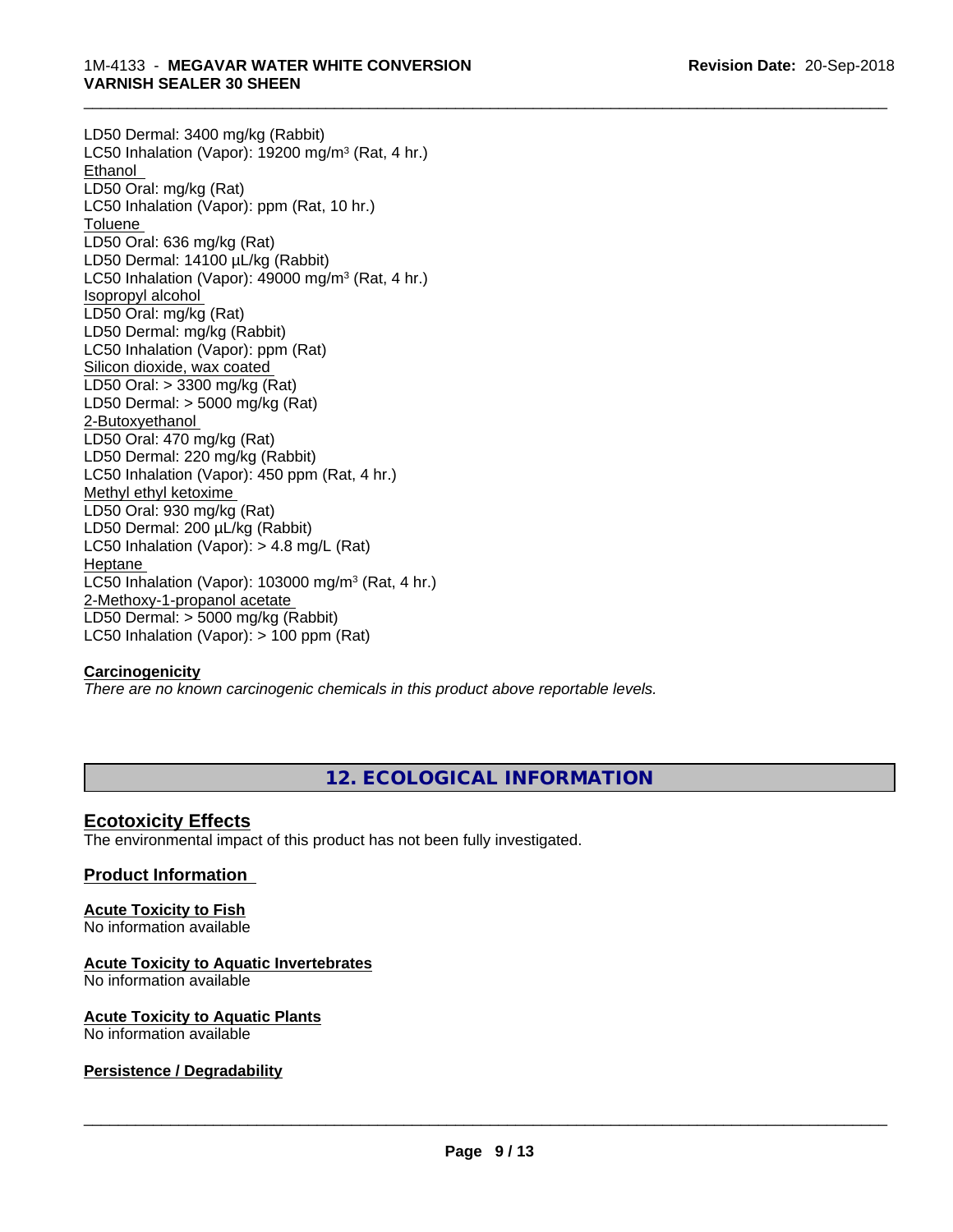No information available.

#### **Bioaccumulation**

There is no data for this product.

## **Mobility in Environmental Media**

No information available.

## **Ozone**

Not applicable

## **Component Information**

## **Acute Toxicity to Fish**

n-Butyl acetate LC50: 18 mg/L (Fathead Minnow - 96 hr.) 2-Butoxyethanol LC50: 1490 mg/L (Bluegill sunfish - 96 hr.) Methyl ethyl ketoxime LC50: 48 mg/L (Bluegill sunfish - 96 hr.)

## **Acute Toxicity to Aquatic Invertebrates**

n-Butyl acetate EC50: 72.8 mg/L (Daphnia magna - 48 hr.) Methyl ethyl ketoxime EC50: 750 mg/L (Daphnia magna - 48 hr.)

## **Acute Toxicity to Aquatic Plants**

n-Butyl acetate EC50: 674.7 mg/L (Green algae (Scenedesmus subspicatus), 72 hrs.)

## **13. DISPOSAL CONSIDERATIONS**

\_\_\_\_\_\_\_\_\_\_\_\_\_\_\_\_\_\_\_\_\_\_\_\_\_\_\_\_\_\_\_\_\_\_\_\_\_\_\_\_\_\_\_\_\_\_\_\_\_\_\_\_\_\_\_\_\_\_\_\_\_\_\_\_\_\_\_\_\_\_\_\_\_\_\_\_\_\_\_\_\_\_\_\_\_\_\_\_\_\_\_\_\_

| <b>Waste Disposal Method</b>   | Dispose of in accordance with federal, state, and local regulations. Local<br>requirements may vary, consult your sanitation department or state-designated<br>environmental protection agency for more disposal options. |  |
|--------------------------------|---------------------------------------------------------------------------------------------------------------------------------------------------------------------------------------------------------------------------|--|
| <b>Empty Container Warning</b> | Emptied containers may retain product residue. Follow label warnings even after<br>container is emptied. Residual vapors may explode on ignition.                                                                         |  |
|                                | 11 TO ANCOODT INITODIAATIONI                                                                                                                                                                                              |  |

## **14. TRANSPORT INFORMATION**

| ×<br>۰.<br>I<br>۰. |
|--------------------|
|--------------------|

| DOT                         |                      |  |
|-----------------------------|----------------------|--|
| <b>Proper Shipping Name</b> | <b>PAINT</b>         |  |
| <b>Hazard class</b>         | 3                    |  |
| UN-No.                      | UN1263               |  |
| <b>Packing Group</b>        |                      |  |
| <b>Description</b>          | UN1263. PAINT, 3. II |  |
|                             |                      |  |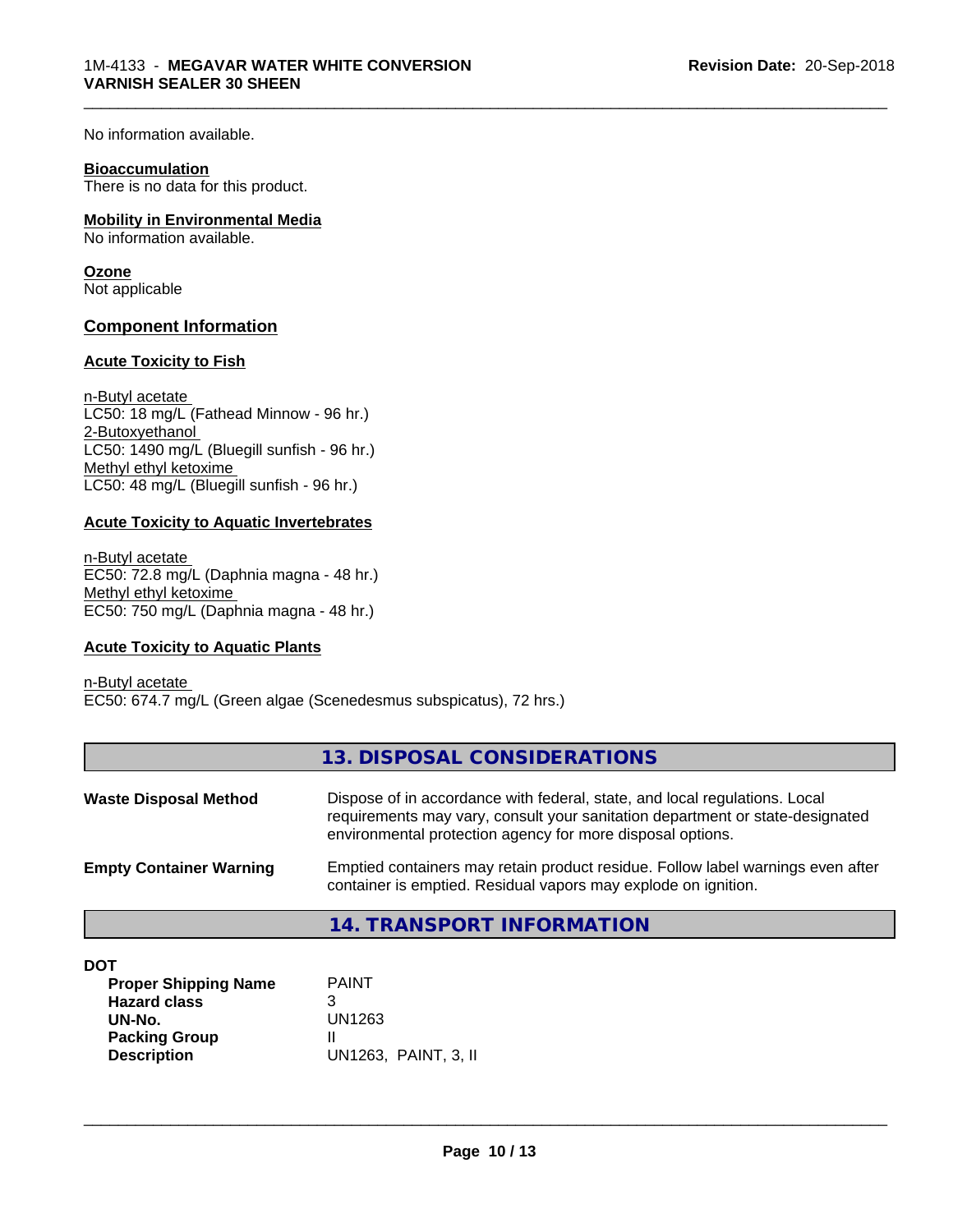| <b>ICAO/IATA</b> | Contact the preparer for further information. |  |
|------------------|-----------------------------------------------|--|
| IMDG / IMO       | Contact the preparer for further information. |  |
|                  | 15. REGULATORY INFORMATION                    |  |

## **International Inventories**

| <b>TSCA: United States</b> | Yes - All components are listed or exempt. |
|----------------------------|--------------------------------------------|
| <b>DSL: Canada</b>         | Yes - All components are listed or exempt. |

## **Federal Regulations**

#### **SARA 311/312 hazardous categorization**

| Acute health hazard               | Yes |
|-----------------------------------|-----|
| Chronic Health Hazard             | Yes |
| Fire hazard                       | Yes |
| Sudden release of pressure hazard | N٥  |
| Reactive Hazard                   | N٥  |

## **SARA 313**

Section 313 of Title III of the Superfund Amendments and Reauthorization Act of 1986 (SARA). This product contains a chemical or chemicals which are subject to the reporting requirements of the Act and Title 40 of the Code of Federal Regulations, Part 372:

| <b>Chemical name</b> | <b>CAS No.</b> | Weight-% | <b>CERCLA/SARA 313</b><br>(de minimis concentration) |
|----------------------|----------------|----------|------------------------------------------------------|
| Toluene              | 108-88-3       |          |                                                      |
| Isopropyl alcohol    | 67-63-0        |          | 1.0                                                  |
| 2-Butoxvethanol      | 111-76-2       |          | .0                                                   |

\_\_\_\_\_\_\_\_\_\_\_\_\_\_\_\_\_\_\_\_\_\_\_\_\_\_\_\_\_\_\_\_\_\_\_\_\_\_\_\_\_\_\_\_\_\_\_\_\_\_\_\_\_\_\_\_\_\_\_\_\_\_\_\_\_\_\_\_\_\_\_\_\_\_\_\_\_\_\_\_\_\_\_\_\_\_\_\_\_\_\_\_\_

## **Clean Air Act,Section 112 Hazardous Air Pollutants (HAPs) (see 40 CFR 61)**

This product contains the following HAPs:

| <b>Chemical name</b> | <b>CAS No.</b> | Weight-% | <b>Hazardous Air Pollutant</b> |
|----------------------|----------------|----------|--------------------------------|
|                      |                |          | (HAP)                          |
| <sup>-</sup> oluene  | 108-88-3       |          | Listed                         |

## **US State Regulations**

## **California Proposition 65**

**AVIMARNING:** Cancer and Reproductive Harm– www.P65warnings.ca.gov

## **State Right-to-Know**

| Chemical<br>name            | IVIa<br>aunuscus | <b>Jersey</b><br><b>Nev</b> | 10 M<br>anıa |
|-----------------------------|------------------|-----------------------------|--------------|
| า-เรเมา<br>771<br>σιαιτ     |                  |                             |              |
| alcohol<br>Isobu<br>∵ıtvı ∶ |                  |                             |              |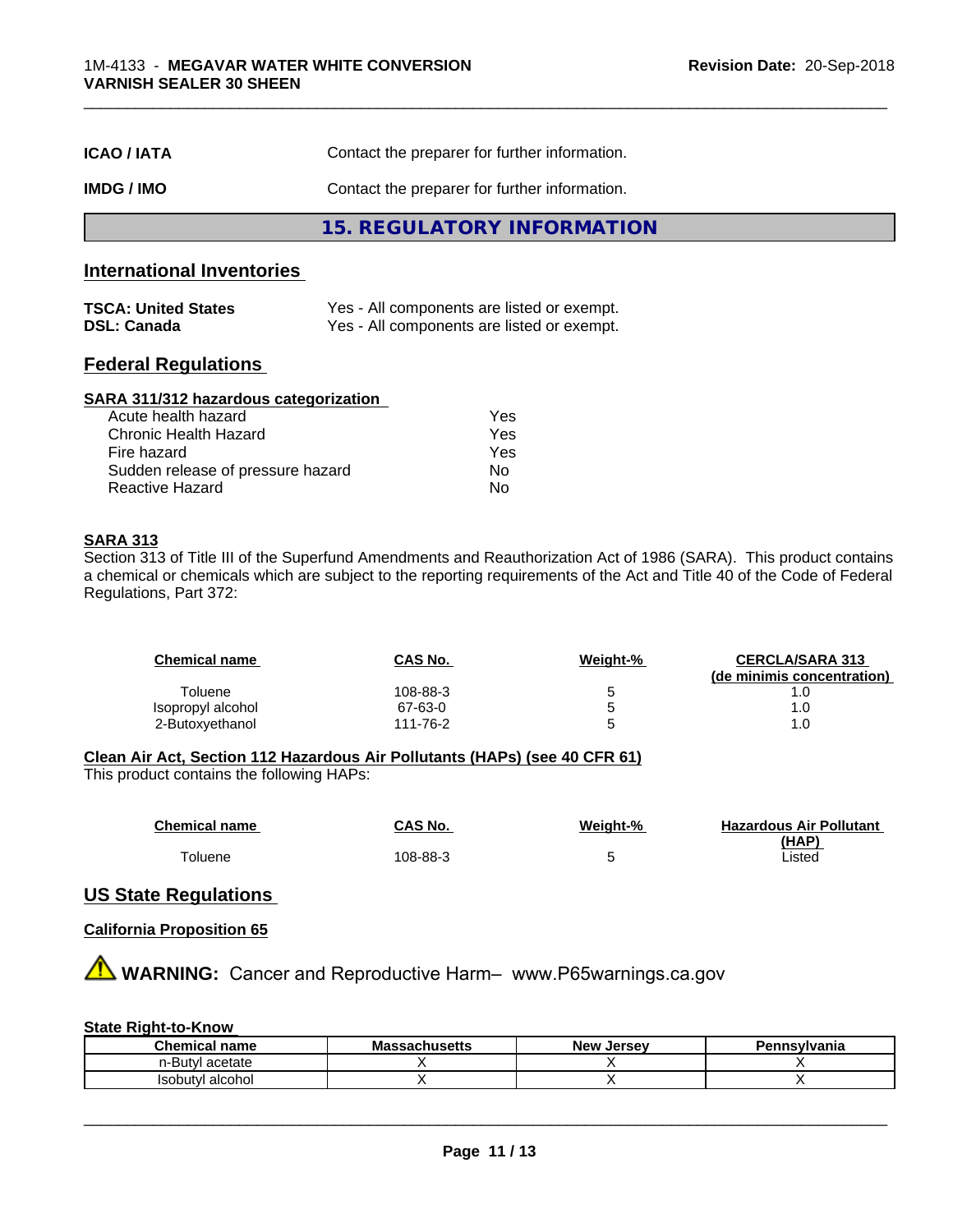| Ethanol                     |  |  |
|-----------------------------|--|--|
| Toluene                     |  |  |
| Isopropyl alcohol           |  |  |
| Silicon dioxide, wax coated |  |  |
| 2-Butoxyethanol             |  |  |
| cellulose, nitrate          |  |  |

\_\_\_\_\_\_\_\_\_\_\_\_\_\_\_\_\_\_\_\_\_\_\_\_\_\_\_\_\_\_\_\_\_\_\_\_\_\_\_\_\_\_\_\_\_\_\_\_\_\_\_\_\_\_\_\_\_\_\_\_\_\_\_\_\_\_\_\_\_\_\_\_\_\_\_\_\_\_\_\_\_\_\_\_\_\_\_\_\_\_\_\_\_

#### **Legend**

X - Listed

## **16. OTHER INFORMATION**

| HMIS | Health: $2^*$ | <b>Flammability: 3</b> | <b>Reactivity: 1</b> | $PPE: -$ |
|------|---------------|------------------------|----------------------|----------|
|      |               |                        |                      |          |

## **HMIS Legend**

- 0 Minimal Hazard
- 1 Slight Hazard
- 2 Moderate Hazard
- 3 Serious Hazard
- 4 Severe Hazard
- \* Chronic Hazard
- X Consult your supervisor or S.O.P. for "Special" handling instructions.

*Note: The PPE rating has intentionally been left blank. Choose appropriate PPE that will protect employees from the hazards the material will present under the actual normal conditions of use.*

*Caution: HMISÒ ratings are based on a 0-4 rating scale, with 0 representing minimal hazards or risks, and 4 representing significant hazards or risks. Although HMISÒ ratings are not required on MSDSs under 29 CFR 1910.1200, the preparer, has chosen to provide them. HMISÒ ratings are to be used only in conjunction with a fully implemented HMISÒ program by workers who have received appropriate HMISÒ training. HMISÒ is a registered trade and service mark of the NPCA. HMISÒ materials may be purchased exclusively from J. J. Keller (800) 327-6868.*

 **WARNING!** If you scrape, sand, or remove old paint, you may release lead dust. LEAD IS TOXIC. EXPOSURE TO LEAD DUST CAN CAUSE SERIOUS ILLNESS, SUCH AS BRAIN DAMAGE, ESPECIALLY IN CHILDREN. PREGNANT WOMEN SHOULD ALSO AVOID EXPOSURE.Wear a NIOSH approved respirator to control lead exposure. Clean up carefully with a HEPA vacuum and a wet mop. Before you start, find out how to protect yourself and your family by contacting the National Lead Information Hotline at 1-800-424-LEAD or log on to www.epa.gov/lead.

| <b>Prepared By</b>      | <b>Product Stewardship Department</b><br>Benjamin Moore & Co.<br>101 Paragon Drive<br>Montvale, NJ 07645<br>800-225-5554 |
|-------------------------|--------------------------------------------------------------------------------------------------------------------------|
| <b>Revision Date:</b>   | 20-Sep-2018                                                                                                              |
| <b>Revision Summary</b> | Not available                                                                                                            |

#### Disclaimer

The information contained herein is presented in good faith and believed to be accurate as of the effective date shown above. This information is furnished without warranty of any kind. Employers should use this information only as a **supplement to other information gathered by them and must make independent determination of suitability and** completeness of information from all sources to assure proper use of these materials and the safety and health of employees. Any use of this data and information must be determined by the user to be in accordance with applicable